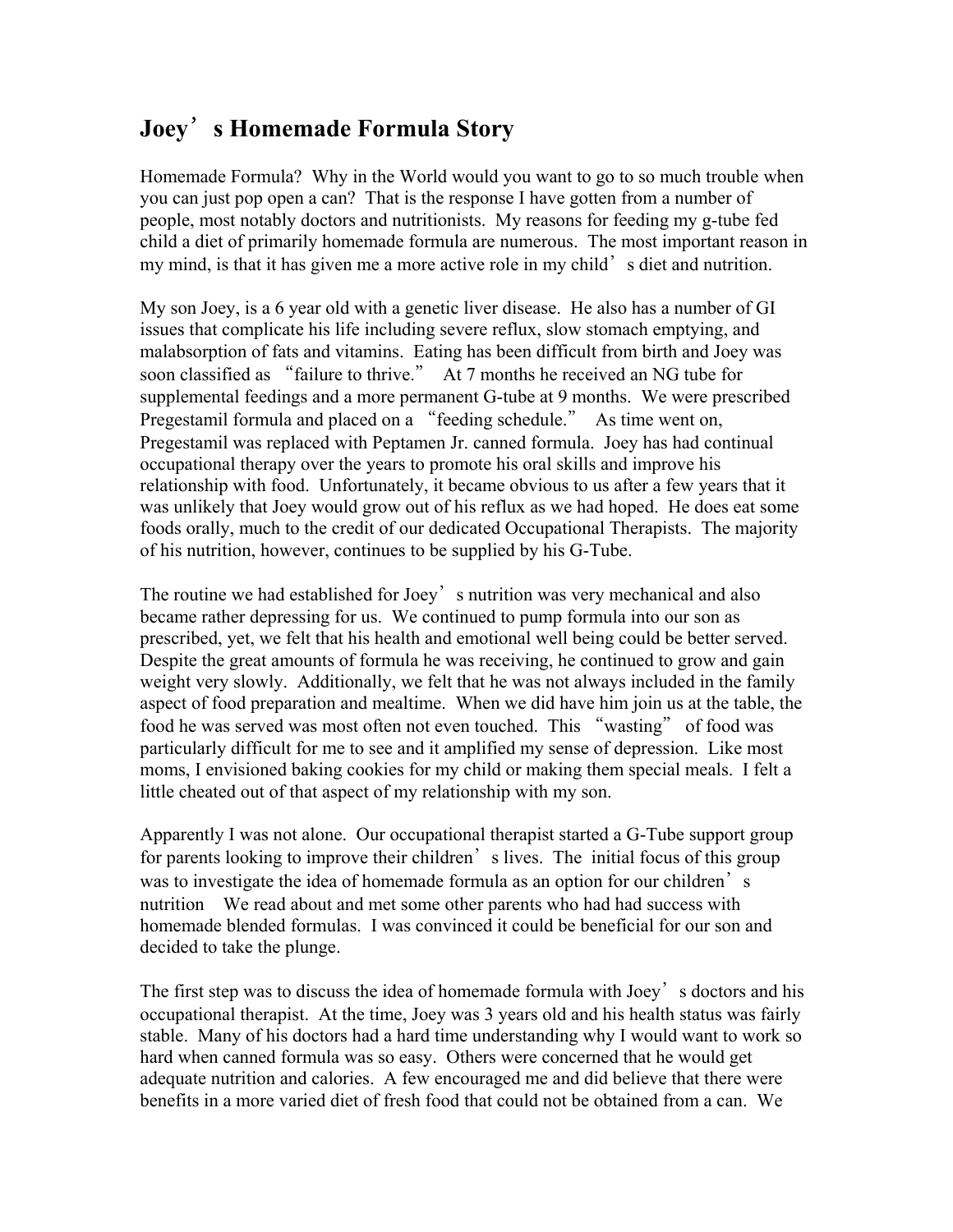made appointments with a nutritionist familiar with Joey's particular dietary needs and together we developed a plan to slowly start incorporating fresh foods into Joeys blended diet. Once this plan was in place, we then asked the doctors to review it and give their blessings.

With a plan in hand, we slowly started adding new foods to Joey's diet. We approached each new addition carefully and only added one new food at a time. For example, we started by adding some baby foods, peaches came first. In a blender, we added some peaches to his canned food to make a smoothie that easily went through his G-tube. We continued to add peaches for 3 days until we were sure that his system could tolerate the change. We then tried a vegetable (baby food carrots) and again tried that food for 3 days. Luckily Joey was very tolerant of the changes and he did not appear to have any problems adapting to the changes. Within a short amount of time we began replacing the baby foods with fresh fruits and vegetables. Within a few months we had a recipe that included some canned food as the base of the diet, fresh fruit, fresh vegetables, whole grains, baby food meats, milk, yogurt, and an oil for additional fat.

As time went on, and we continued to investigate nutritional options for Joey, our formula evolved and became less and less dependent upon canned pre-made formula. We also eventually switched to a dairy free diet which seemed to help with Joey's slow emptying. We stopped using baby foods all together and now blend fresh cooked chicken, lamb, turkey, and fish (This has required us to invest in an industrial blender). Many of his meats and whole grains are prepared in a slow-cooker with onions, garlic, herbs, and spices. We also include table foods in his formula. Many times what he doesn't finish at the table is blended up and used in his G-tube. He receives a wide variety of foods that would be extremely difficult to get a typical 6 year old to eat - (brussel sprouts, salmon, avocado, flax seed, broccoli, etc.).

The results and pay-off that we have experienced have been phenomenal. The biggest improvements were almost immediate. Joey's weight gain and growth which had always been markedly slow, dramatically improved. His height and weight had never registered on the growth charts. Within about 6 months of altering Joey's diet, he finally reached the  $5<sup>th</sup>$  percentile. At his present age of 6 1/2, Joey is solidly at the  $25<sup>th</sup>$ percentile for both height and weight.

Another immediate improvement that we witnessed was a new interest in oral foods. There was a direct correlation between the switch to homemade blended foods and Joey's willingness to try new food tastes and textures. He also seemed to take more interest and enjoyment in food preparation and eating with the family. We involve him in the preparation of the homemade formula and it is empowering for him to get to make some of the choices of what goes into the blender and eventually his stomach. He can decide if he wants peaches or pears, carrots or green beans, etc. He also enjoys blending up food that is left on his plate. He has the satisfaction of feeling that he finished his meal like everyone else.